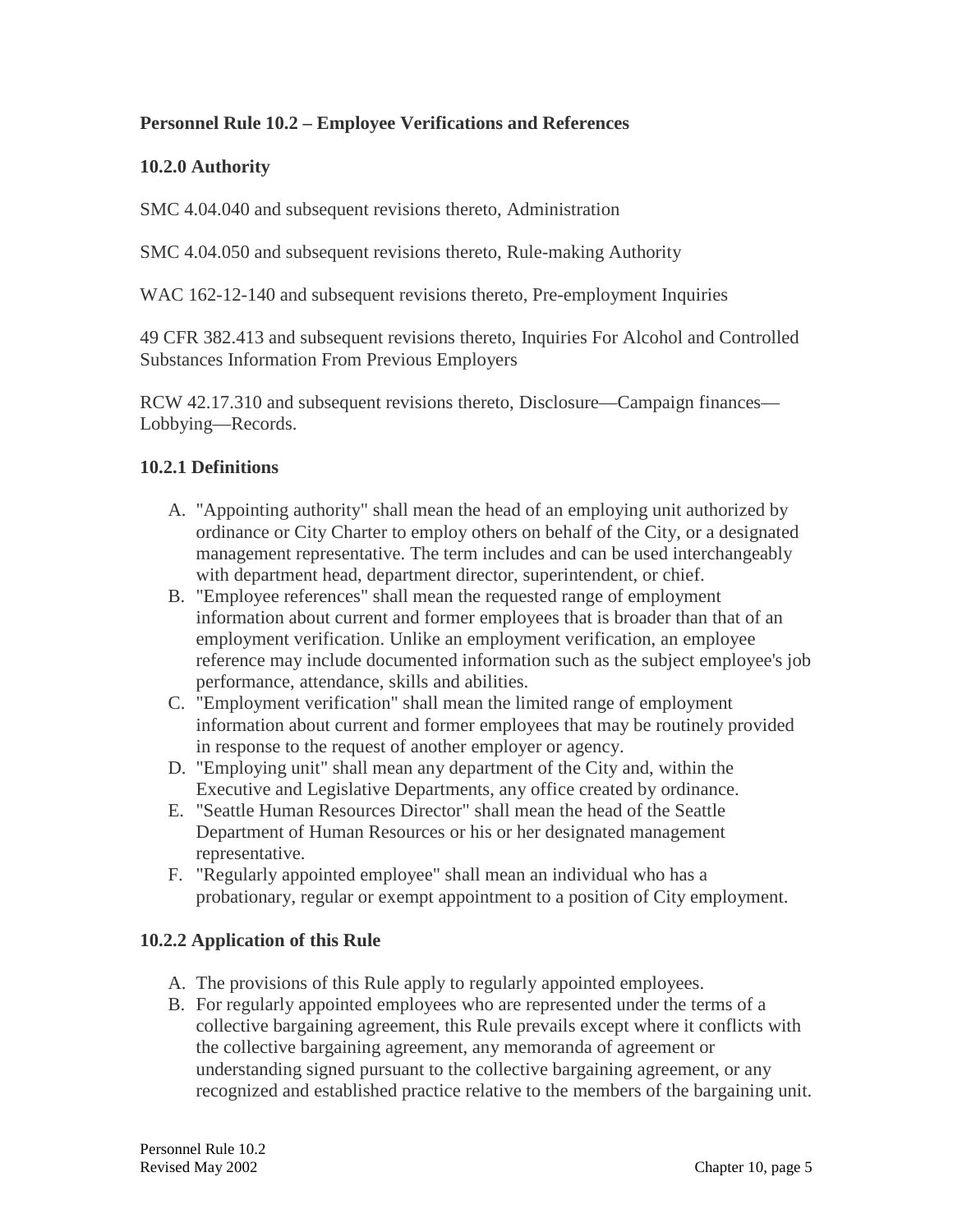- C. This Rule does not apply to individuals who are employed under the terms of a grant that includes employment provisions that conflict with this Rule.
- D. This Rule does not apply to individuals hired by the City on a temporary, intermittent or seasonal basis, or for a work schedule of fewer than 20 hours per week, nor does it apply to individuals hired under contract to the City.
- E. Appointing authorities may establish written policies and procedures for the implementation and administration of this Rule to facilitate the management of the personnel system within their employing units, provided that such policies and procedures do not conflict with the provisions of this Rule.

# **10.2.3 Official Requests for Information**

Official requests for information filed by federal, state, or local authorities, including officials and authorized representatives of the courts, law enforcement, and other government agencies shall be routed to the Seattle Human Resources Director or the appointing authority. After determining the legitimacy of the request, the Seattle Human Resources Director or the appointing authority shall provide this information in the form requested by the agency or official and shall reasonably attempt to inform the individual about the disclosure. However, the appointing authority or Seattle Human Resources Director shall not inform current and/or former employees of any government information requests related to an ongoing investigation of the employee's alleged criminal activity.

# **10.2.4 Employment Verification**

In responding to another employer's or agency's request for verification of employment information about a current or former employee, the Seattle Human Resources Director shall provide the individual's:

- 1. Start and end dates of employment,
- 2. Title of position(s) held, and
- 3. Wage or salary information.

# **10.2.5 Employee References**

- A. The appointing authority shall designate a management representative to whom all incoming requests for employment references shall be directed. All requests for employee references, including those submitted by other City of Seattle employing units, shall be routed via the appointing authority or designated management representative. The appointing authority or designated management representative may refer the employee reference request to the current or former employee's current or most recent supervisor or manager, or to the employing unit's Human Resources staff except as provided in Rule 10.2.6.
- B. Except as required by law and/or provided in Personnel Rule 10.2.4, no employee shall respond to a request for employment information unless the individual who is the subject of such request has provided written authorization. Employees who